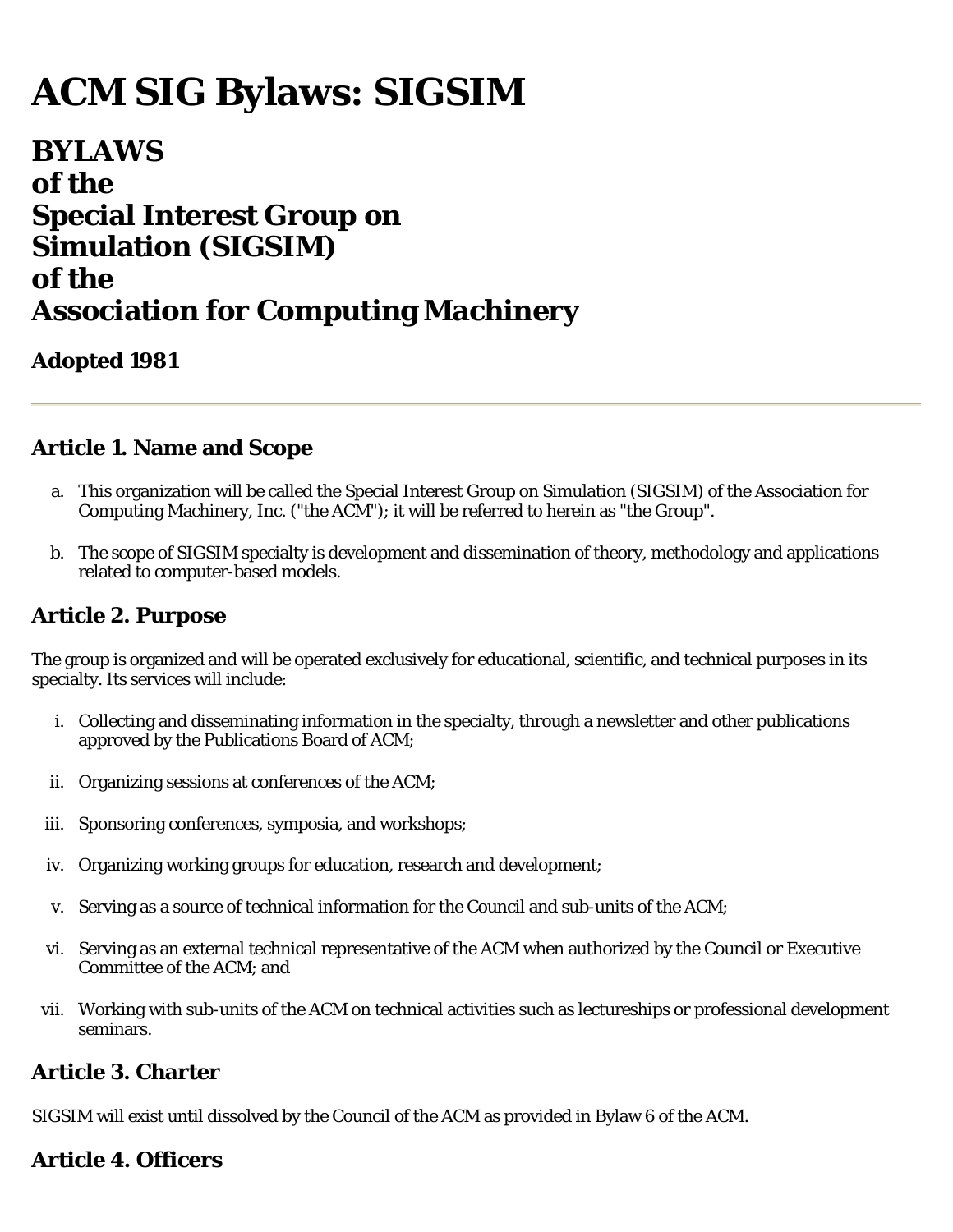- a. SIGSIM officers are the Chairman, the Vice-Chairman, and the Secretary-Treasurer. The Officers are elected for two-year terms beginning July 1 of odd-numbered years.
- b. The Chairman is the principal officer and is responsible for leading SIGSIM and managing its activities. The duties of the Chairman are:
	- i. Calling and presiding at SIGSIM Executive Committee and business meetings;
	- ii. Conducting SIGSIM activities in accordance with the policies of the ACM;
	- iii. Making all appointments and filling vacancies as authorized herein;
- c. The duties of the Vice-Chairman are:
	- i. Assisting the Chairman in leading and managing SIGSIM; and
	- ii. Presiding at meetings when the Chairman is absent.
- d. The duties of the Secretary/Treasurer are:
	- i. Maintaining the records and correspondence of SIGSIM;
	- ii. Managing SIGSIM's finances according to the Financial Accountability Policy of the ACM. This includes preparing the annual budget, monitoring SIGSIM's disbursements for adherence to the annual budget, and preparing financial reports as required.

### **Article 5. The Executive Committee**

- a. The SIGSIM Executive Committee comprises the officers, the Past Chairman, the Editor of the SIGSIM newsletter, and the representative (if any) of the Technical Committee chairman. No person may hold two positions on the Executive Committee.
- b. The general duties of the Executive Committee will be to advise the Chairman on all matters of interest to SIGSIM. Specific duties or responsibilities may be specified in these Bylaws or assigned by the Chairman. All the major management policy decisions of SIGSIM must be approved by the SIGSIM Executive Committee.
- c. All members of, or candidates for, the SIGSIM Executive Committee must be voting members of ACM and of SIGSIM.

### **Article 6. Vacancies and Appointments**

- a. Should the Chairman leave office before his term expires, the Vice-Chairman will assume the duties of Chairman. Should any other office or the position on the Executive Committee reserved for the Past Chairman of SIGSIM become vacant, the Chairman of the SIG Board may, on nomination of the Chairman of SIGSIM, fill the vacancy. The Chairman may fill vacancies in offices he has appointed according to the procedures for making the original appointments as provided herein.
- b. Should a vacancy be unfilled, either because of inadequacy of these Bylaws or because of a dispute, or for any other reason, the SIG Board may fill it (as provided in Bylaw 6 of the ACM).
- c. All appointments expire automatically when the Chairman's term of office expires.

### **Article 7. The Newsletter**

a. SIGSIM will publish a newsletter at regular intervals as determined by the Executive Committee. The newsletter will be distributed to all SIGSIM members. Newsletter subscriptions may be sold to non-members.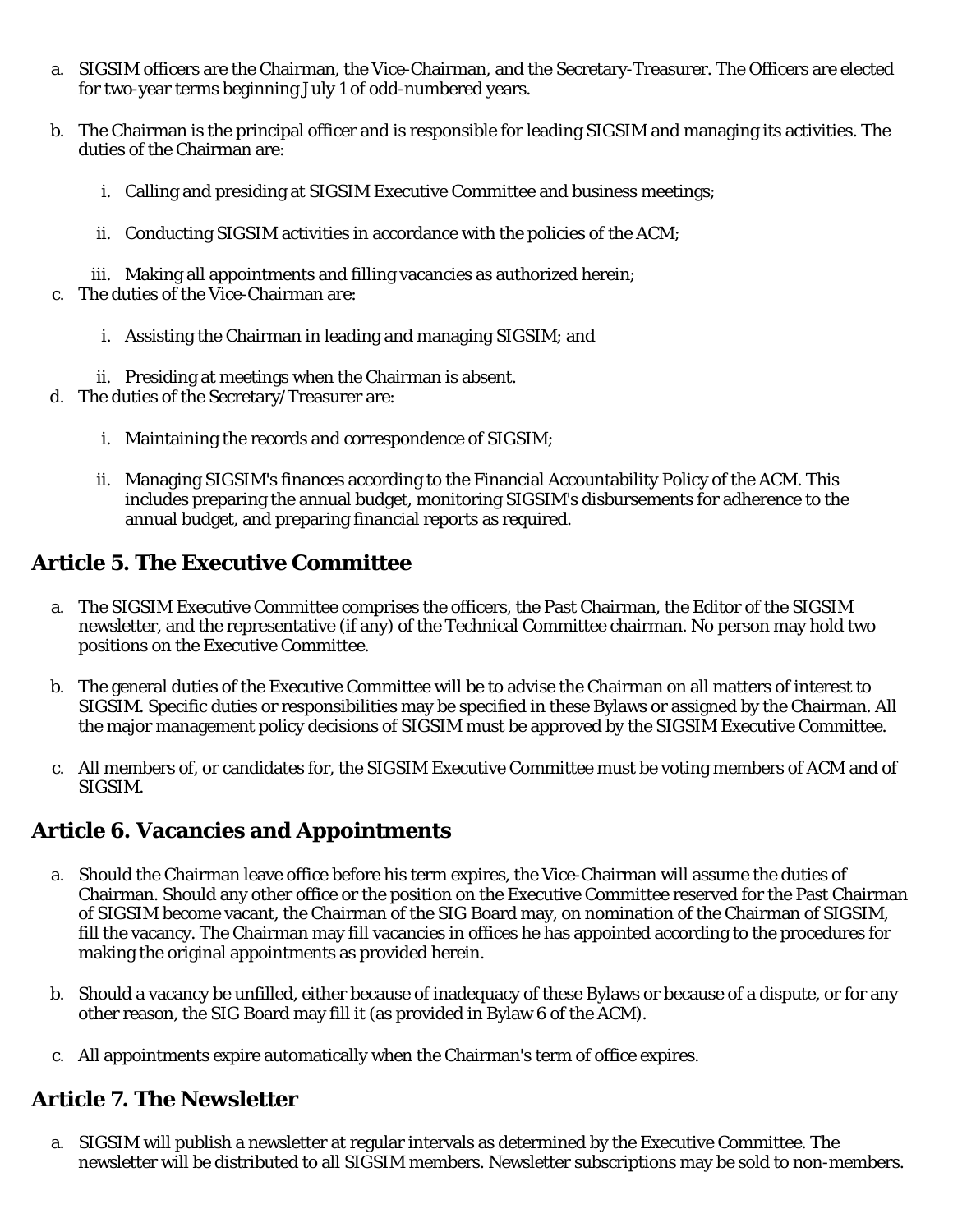b. With the advice of the officers, the Chairman will appoint the Editor of the Newsletter, who will be a member of the SIGSIM Executive Committee.

### **Article 8. Technical Committees.**

- a. **Technical Committees** (TECs) are subunits of SIGSIM, established to facilitate management of activities in a subspecialty of SIGSIM. The activities of a TEC may include (but are not limited to) the following:
	- i. Providing information or guidance for the official ACM (or SIGSIM) representatives to any development groups or standardization committees involved with the subspecialty.
	- ii. Developing tutorial papers.
	- iii. Holding meetings to disseminate and exchange information about the subspecialty.
- b. **Membership**. Membership in a TEC is open to anyone. TEC membership does not confer any form of SIG membership or any of the privileges of SIG membership.
- c. **Formation**. A majority of the SIG Executive Committee, including at least two of the officers, may petition the SIG Board for approval of a TEC. A proposal for a TEC must include (1) a petition from at least 50 persons, twenty-five of whom must be voting Members of ACM and also members of SIGSIM; (2) a budget for the first year's operation; (3) a set of approved by-laws (see section 8.d.i); and (4) nominations of two persons who consent to be the TEC's Chairman. The petition will include a statement of the technical scope and objectives of the proposed TEC.

#### d. **Structure of a Technical Committee**.

#### i. **Bylaws.**

Each TEC shall have a set of bylaws. These bylaws and all amendments proposed thereto must be approved by the Chairman of SIGSIM, the SIG Board, and the Constitution and Bylaws Committee.

ii. **Officers.**

A Technical Committee may have elected or appointed officers, as specified in its Bylaws. If the officers are to be appointed, the SIGSIM chairman appoints the TEC Chairman who in turn appoints the other officers subject to the approval of SIGSIM's Chairman. Only a person who is both a voting Member of ACM and a full member of SIGSIM may be a candidate for, or hold office in a TEC.

iii. **Finances.**

Members of the Technical Committee will pay dues, as determined by SIGSIM's Executive Committee with the approval of the Chairman of the SIG Board. Finances of each TEC are supervised by SIGSIM in accordance with the financial accountability policy. Each TEC is required to prepare an annual budget, which must be approved by the Chairman and Secretary-Treasurer of SIGSIM. This budget will be incorporated in a composite budget for the SIG. Final approval of the TEC budget is contingent upon approval of the composite SIGSIM budget by the SIG Board. Expenditures and handling of money outside the approved TEC budget must be approved by the TEC's Chairman and be approved by SIGSIM's Chairman and Secretary-Treasurer.

#### iv. **Dissolution of a Technical Committee.**

Dissolution of a TEC is covered by Section 11 of Bylaw 6. In the case of dissolution, the assets and liabilities of the TEC are combined with those of SIGSIM.

### **Article 9. Membership, Dues and Voting Privileges.**

- a. SIGSIM is an open SIG as defined in Section 6 of Bylaw 6 of the ACM. Anyone may join the SIG.
- b. A person becomes a member only after enrolling and paying the required dues. The dues for SIGSIM are determined by SIGSIM's Executive Committee with the approval of the Chairman of the SIG Board. In addition to the SIG dues, the non-ACM members of the SIG will be assessed annually a surcharge equal to 1/3 the dues set for membership in the ACM, rounded to the next highest dollar. All dues, and any fees for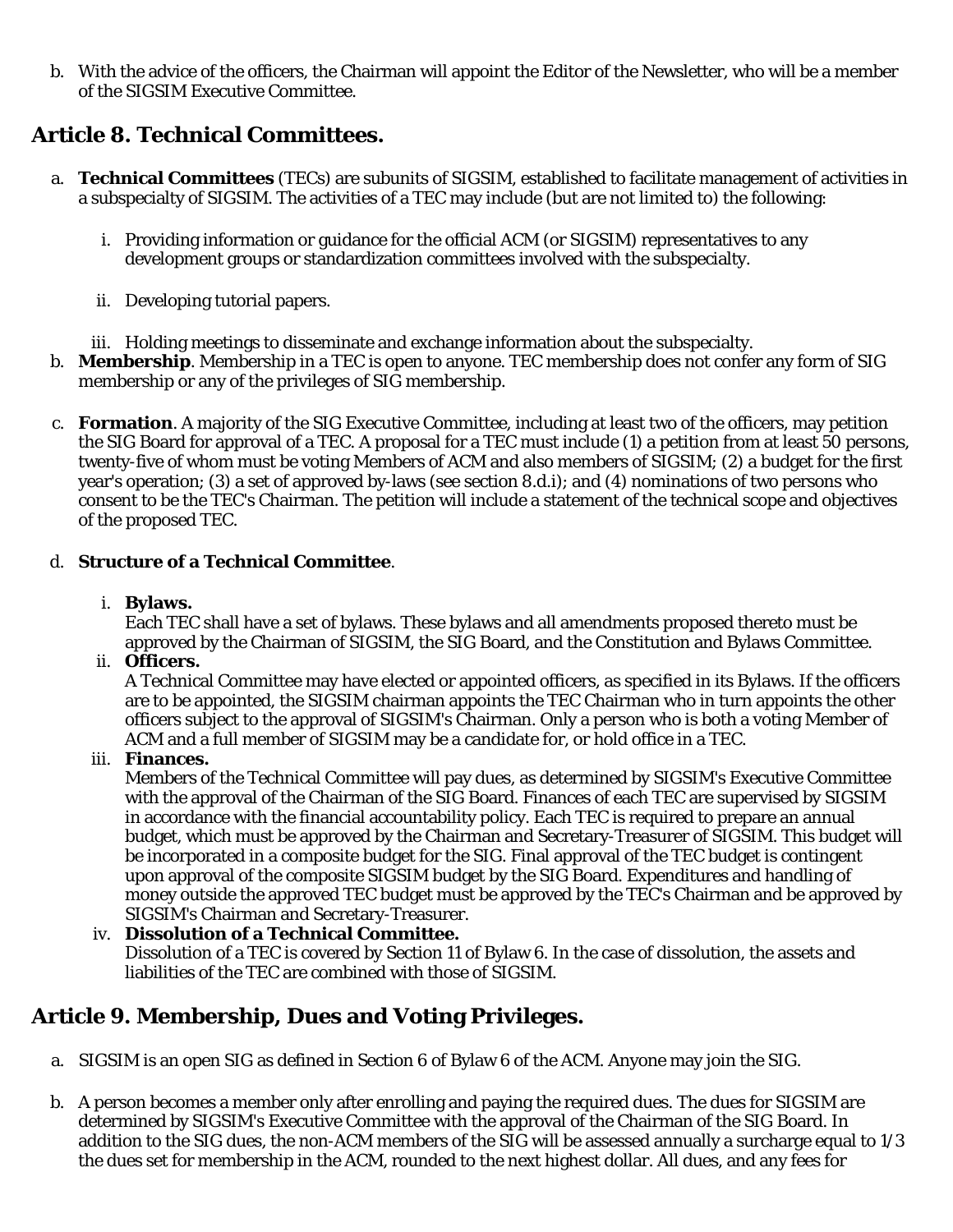activities and services of SIGSIM must be lower for members of the ACM. TEC membership alone does not include any reduced fees or subscription rates for SIG activities or publications.

c. All members of SIGSIM (or any TEC) may vote in any ballot conducted with SIGSIM. On any ballot, the votes cast by non-ACM members of SIGSIM (TEC) will, if necessary, be prorated downward so that their effective total cannot exceed 50% of the eligible votes; when it applies, the proration factor will be specified on the ballot.

### **Article 10. Reports and Records**

SIGSIM's Chairman is responsible for filing reports about SIGSIM and all its TECs as required by the SIG Board. These include:

- a. An annual report, due in February of each year, on the activities of SIGSIM and its TEC during the previous calendar year;
- b. All reports required by the Financial Accountability Policy of the ACM; and
- c. Closing reports on conferences and symposia (co)sponsored by SIGSIM or any of its TECs, as required by the ACM. The membership records of SIGSIM will be maintained by ACM Headquarters.

### **Article 11. Elections**

- a. By September 30 of each even-numbered year, the Chairman will appoint a nominating committee which will propose at least two consenting candidates for each elective office of SIGSIM. The slate of candidates elected by the nominating Committee must be presented to all the SIGSIM members by the following January 31.
- b. A petition from 1% of the voting members of SIGSIM will place other consenting candidates on the ballot. Petitions must be received by the Secretary-Treasurer of SIGSIM no later than March 15.
- c. The election will be conducted among eligible voters by ACM Headquarters by June 1, following the election procedures of the ACM, unless different procedures have been approved by the SIG Board. Of all the ballots returned in an election, the candidates receiving the largest number of effective votes win. The SIG Board will resolve ties.
- d. The chairmen of SIGSIM's Technical Committees may select one of their number to represent them on the Executive Committee.

### **Article 12. Amendments**

- a. These bylaws may be amended by a majority vote of the Council, or by vote of SIGSIM's members as provided below. With the approval of SIGSIM's Executive Committee and the Executive Committee of the ACM, 2/3 of all members of the SIG Board may amend Article 1 of these Bylaws without a referendum of the members.
- b. Amendments to these Bylaws may be proposed by SIGSIM's Executive Committee, the SIG Board, or a petition of 1% of the voting members of SIGSIM. All proposed amendments must be approved, prior to being submitted for a vote of the membership, by the Chairman of both the SIG Board and the Constitution and Bylaws Committee of the ACM after the Executive Director of ACM has provided his advice.
- c. The ballot on the proposed amendment(s) will be conducted among the eligible voters by ACM headquarters following the procedures of the ACM for voting Bylaw amendments, unless a different procedure has been approved by the SIG Board. The proposal is adopted only if at least 2/3 of the effective votes of returned ballots approve it, and only if at least 1/4 of the ballots are returned. The Secretary-Treasurer will send a clean copy of the amended Bylaws to the Executive Director of ACM and to the Chairman of the SIG Board.